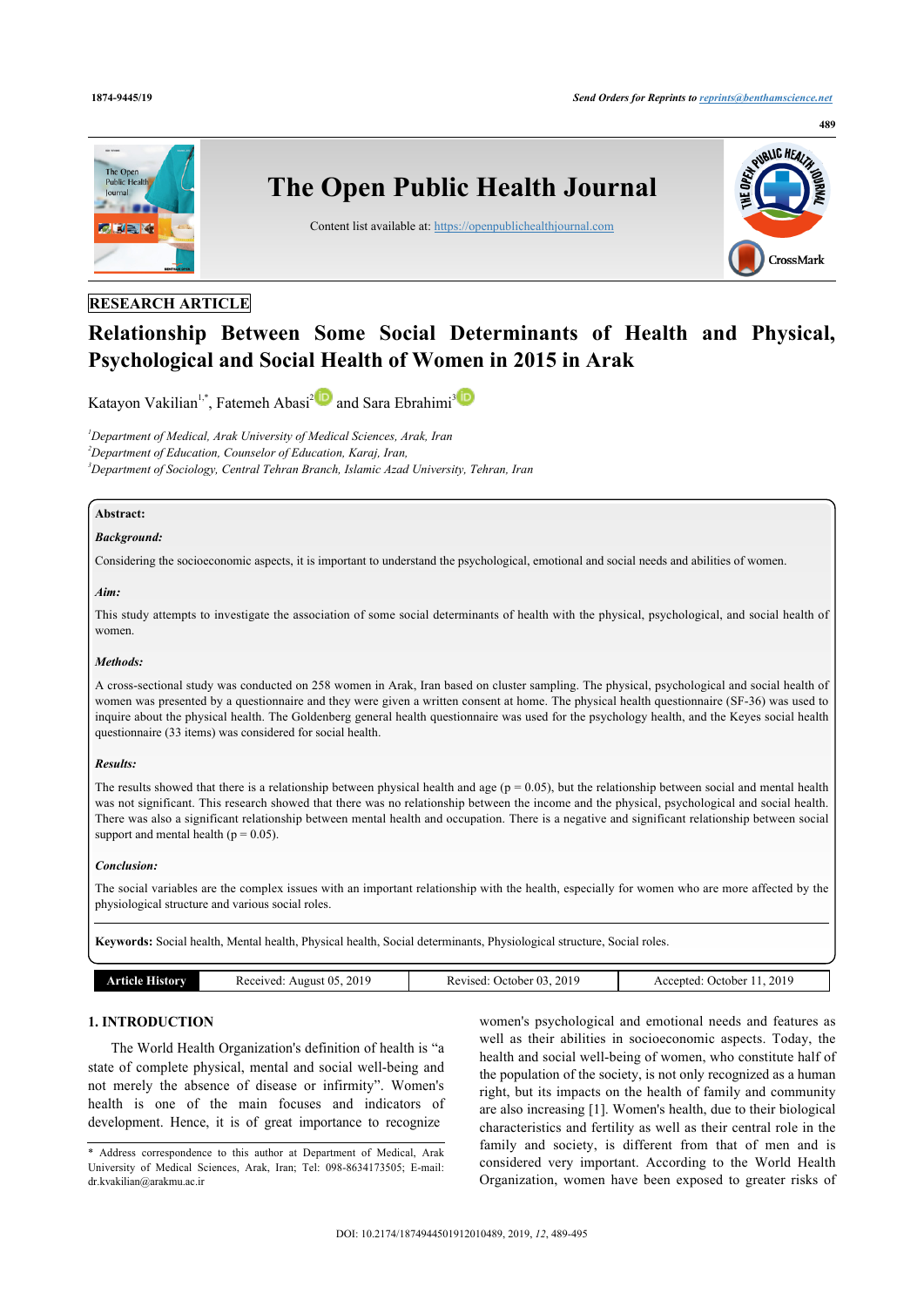poverty, hunger, malnutrition, overwork, and sexual abuse because of their multiple roles in family and community, and passing different physiological periods such as puberty, menstruation, pregnancy, childbirth, and menopause; therefore, they are considered as a high risk group[[2](#page-4-1), [3\]](#page-4-2). The studies showed that women experience domestic violence in most societies [\[4,](#page-4-3) [5\]](#page-4-4) and are more susceptible to sexually transmitted diseases and HIV [[6](#page-5-0), [7\]](#page-5-1). Cervical cancer is the second most common cancer in women[[8,](#page-5-2) [9](#page-5-3)] and breast cancer is the second leading cause of death in women[[10,](#page-5-4) [11\]](#page-5-5). The prevalence of mental illness, including depression, is twice more in women [[12\]](#page-5-6), and the studies proved that the prevalence of mood disorders and anxiety is higher in women [[13](#page-5-7), [14\]](#page-5-8). Today, the move towards justice in heath has been emphasized, through social determinants. The social determinants are the conditions in which people are born, grow, live and work, such as sex, age, social class, social support, unemployment, squatter settlement, and immigration, which all affect individuals' health [\[7,](#page-5-1) [15,](#page-5-9) [16\]](#page-5-10). The model of Social Determinants of Health was first presented in the Alma Ata Declaration in the form of a health strategy for all [[17\]](#page-5-11). Poverty in women is shown as malnutrition, inadequate housing, inadequate access to health care services, high risk pregnancies such as preeclampsia abortion, preterm labor, suffering from HIV more than men, lack of decision-making power about their conditions of life, and violence and sexual assault. Most women are engaged in low-income low-level jobs and, due to employment problems, face risks all over the world, which threatens their health, lives, and well-being[[18](#page-5-12) - [23\]](#page-5-13). Moreover, occupation, gender discrimination, maternal and spouse duties, violence, education, and ownership are some of the social factors that can be seen in different forms in the societies and cultures [\[22](#page-5-14), [24](#page-5-15) - [26](#page-5-16)]. This study aims at investigating the relationship between some social determinants of health and women's physical, mental, and social health.

### **2. MATERIALS AND METHODS**

The present cross-sectional study was conducted on 258 women in Arak. The sample number was calculated by d=0.05,p=q=0.5,t=1.96 and  $\alpha$ =0. In this study, the city of Arak was divided in three regions. The sampling method was singlestage clustering sample. One cluster from each region, and a neighborhood from each region was randomly selected and then the females in the selected neighborhood were interviewed at the door of their houses. Response rate was 100%, but it decreased in some questions to 90% (Table **[1](#page--1-0)**). The single and married women, in each family, who had the willingness to participate in the study entered the project. They also provided informed written consent form. The inclusion criteria were willingness to participate in the study, absence of any physical or mental diseases under treatment. The questionnaires used in this study were the demographic characteristics including age, occupation, level of education, marital status, income, and social support, and the questionnaires on the independent variable of the present study, including social support, mental, physical and social health. The questionnaires were given to the participants in closed envelopes and were delivered one week after completion at the doors. The participants were

asked to answer the questions trustfully and not to leave any question unanswered. Assessing physical health, the Physical Health Questionnaire derived from the items of physical dimension in the Short Form (SF-36) Health Survey was used. This survey is translated into Persian [[12](#page-5-6)]. Also, Goldenberg's General Health questionnaire (its short form, 12 items) was used for assessing mental health [[27](#page-5-17)]. It is also translated to Persian and the reliability of this questionnaire was calculated as 0.87[[28\]](#page-5-18), using Cronbach's alpha. Keyes's questionnaire was used to assess social health. It consists of 33 items and 5 subscales of social integration, social acceptance, social actualization social contribution and social coherence. The scales range from totally agree to totally disagree. The score of social health ranges from 33 to 165 as higher score indicates higher social health. This questionnaire is also translated and used in Iran [\[29\]](#page-5-19). Another questionnaire used in the present study is Philips's social support questionnaire [[30](#page-5-6)]. It is a 23 item questionnaire ranging from totally agree to totally disagree, based on Likert scale. It includes three domains of support of friends, support of family, and support of others. The test reliability was calculated as 0.66 [\[31\]](#page-5-7). The methods used in this study are descriptive statistics of mean and percentage and t-test, one-way ANOVA and Pearson correlation.

### **3. RESULTS**

The population of the study was 258 females. Their mean age was 28.7± 8.79 years old, 41.8% (109 females) were single and 58.2% (149) were married. The mean duration of marriage was 6.80±6.03; the shortest duration was one year and the longest one was 38 years (Table **[1](#page-2-0)**). As Table **[2](#page-2-1)** shows the mean of physical health was different for different age ranges as the 15-30 year-old-females enjoyed the highest level of health. The results presented in Table**3** indicate that there was no difference in physical-mental health and social health in females with different levels of income. Based on Table**4**, there was a significant difference between mental health and social health and occupation; so that working females showed higher social health and the housewives has higher mental health. Table**5** indicates higher social and social health in single females. As Table **[6](#page-3-2)** shows higher social support results in higher physical and social health, but it is in a significant inverse relationship with females' mental health.

### **4. DISCUSSION**

The findings revealed a significantly higher health score in females under 25 years old and a significantly negative relationship between physical health and age as higher age results in declined physical health. However, the findings have no evidence on any relationship between mental and social health and age. The results of a study conducted on 125728 females and 103154 males aiming at comparing the influential social determinants on health in 18 countries showed that females' health aged from 25 to 29 years old was much worse than that of 30-39-year-old males [[7](#page-5-1)]. Females are more likely to be exposed to physical diseases due to different life stages, i.e. pregnancy, childbirth or menopause. The literature shows that the rate of chronic diseases increases with age in females [[32](#page-5-20) - [34](#page-5-21)]. The present study showed that there is no significant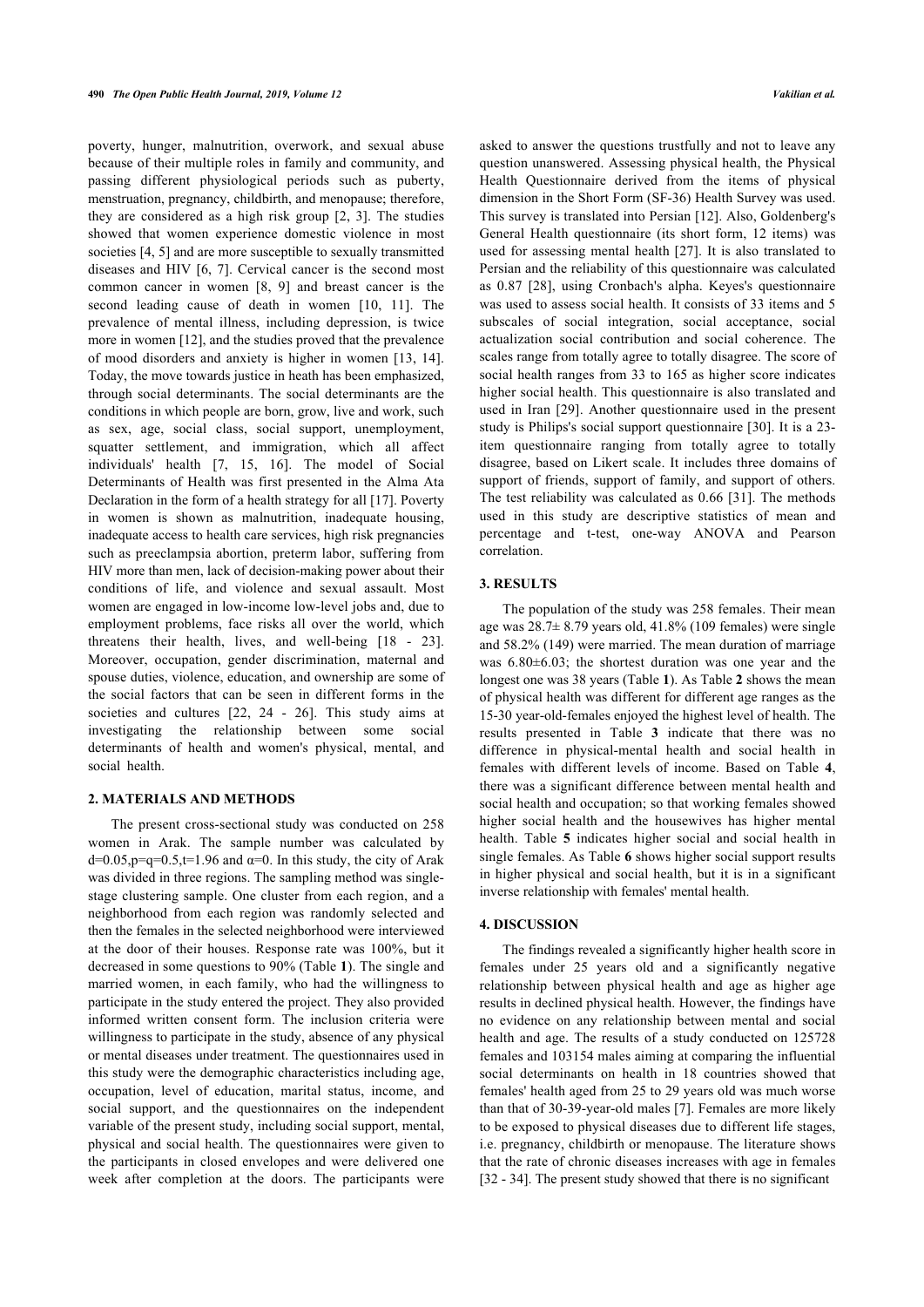<span id="page-2-0"></span>

| Table1. Mean of demographic variables in women. |  |  |  |
|-------------------------------------------------|--|--|--|
|-------------------------------------------------|--|--|--|

|                         |                  | Frequency  | Percent        |
|-------------------------|------------------|------------|----------------|
|                         | $15 - 30$        | 157        | 60.6           |
|                         | 30-45            | 87         | 33.6           |
| Age                     | $45 - 65$        | 11         | 4.2            |
|                         | Missing          | 4          | 1.5            |
| Marriage status         | Single           | 107        | 57.5           |
|                         | Couple           | 149        | 98.8           |
|                         | Missing          | 3          | 1.2            |
| <b>Education</b> status | Primary school   | 42         | 16.2           |
|                         | High school      | 82         | 31.7           |
|                         | Diploma          | 131        | 50.6           |
|                         | Academic         | 4          | 1.5            |
| Job status              | Unemployed       | 166        | 64.0           |
|                         | Employed         | 75         | 29.0           |
|                         | Missing          | 18         | $\overline{7}$ |
| Economic status         | 1000.000         | 29         | 11.2           |
| (Toman)                 | 1000.000-2000000 | 97         | 37.5           |
|                         | 2000000          | 106        | 40.8           |
|                         | Missing          | 28         | 10.5           |
| Live child (Mean±SD)    |                  | $2 + 0.21$ |                |

## <span id="page-2-1"></span>**Table 2. The comparison of physical, mental and social health in relation with the females' age.**

|          |           |         |                       |                    | 95% Confidence Interval for Mean |         |
|----------|-----------|---------|-----------------------|--------------------|----------------------------------|---------|
| Health   |           | Mean    | <b>Std. Deviation</b> | <b>Lower Bound</b> | <b>Upper Bound</b>               | P value |
| physical | $15 - 30$ | 65.9412 | 14.76315              | 63.5831            | 68.2992                          | 0.028   |
|          | 30-45     | 60.0769 | 16.88523              | 56.2699            | 63.8840                          |         |
|          | $45 - 65$ | 62.3636 | 20.85796              | 48.3511            | 76.3762                          |         |
|          | Total     | 63.8884 | 15.94024              | 61.8700            | 65.9069                          |         |
| mental   | $15 - 30$ | 17.8471 | 6.07977               | 16.8887            | 18.8056                          |         |
|          | 30-45     | 17.2989 | 6.65620               | 15.8802            | 18.7175                          | 0.223   |
|          | $45 - 65$ | 20.8182 | 7.94756               | 15.4789            | 26.1574                          |         |
|          | Total     | 17.7882 | 6.37742               | 17.0017            | 18.5747                          |         |
| social   | $15 - 30$ | 94.3822 | 22.40065              | 90.8508            | 97.9135                          | 0.332   |
|          | 30-45     | 90.0805 | 27.66713              | 84.1838            | 95.9771                          |         |
|          | $45 - 65$ | 87.6000 | 18.81607              | 74.1398            | 101.0602                         |         |
|          | Total     | 92.6417 | 24.23505              | 89.6470            | 95.6365                          |         |

## <span id="page-2-2"></span>**Table 3. The comparison of physical, mental and social health in relation with the females' income.**

|          |                        |         |                       |                    | 95% Confidence Interval for Mean |         |
|----------|------------------------|---------|-----------------------|--------------------|----------------------------------|---------|
| Health   |                        | Mean    | <b>Std. Deviation</b> | <b>Lower Bound</b> | <b>Upper Bound</b>               | P value |
| physical | Under 6000000(Rial)    | 65.0370 | 16.40938              | 58.5457            | 71.5284                          |         |
|          | 6000000-10000000(Rial) | 64.5222 | 14.56811              | 61.4710            | 67.5735                          | 0.855   |
|          | Upper10000000(Rial)    | 63.4706 | 17.09537              | 60.1127            | 66.8284                          |         |
|          | Total                  | 64.0959 | 15.95392              | 61.9711            | 66.2207                          |         |
| mental   | Under 6000000(Rial)    | 17.7931 | 6.61373               | 15.2774            | 20.3088                          |         |
|          | 6000000-10000000(Rial) | 18.7216 | 6.70159               | 17.3710            | 20.0723                          | 0.156   |
|          | Upper10000000(Rial)    | 16.9906 | 5.96417               | 15.8419            | 18.1392                          |         |
|          | Total                  | 17.8147 | 6.38689               | 16.9885            | 18.6408                          |         |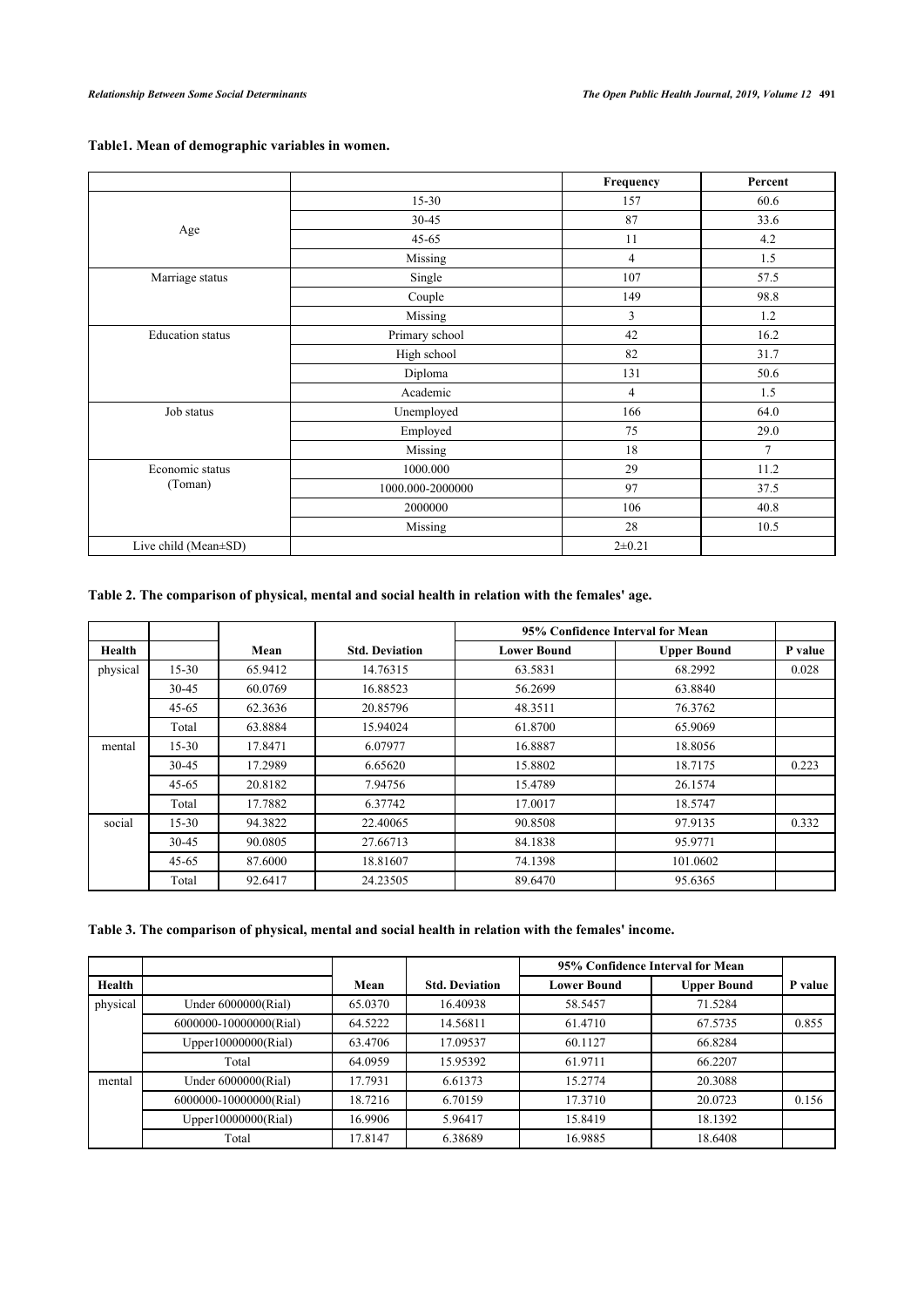### **492** *The Open Public Health Journal, 2019, Volume 12 Vakilian et al.*

|        |                         |         |                       | 95% Confidence Interval for Mean |                    |         |
|--------|-------------------------|---------|-----------------------|----------------------------------|--------------------|---------|
| Health |                         | Mean    | <b>Std. Deviation</b> | <b>Lower Bound</b>               | <b>Upper Bound</b> | P value |
| social | Under $6000000$ (Rial)  | 87.0345 | 22.43321              | 78.5013                          | 95.5676            | 0.248   |
|        | 6000000-100000000(Rial) | 90.5567 | 20.89157              | 86.3461                          | 94.7673            |         |
|        | Upper $10000000(Rial)$  | 94.7143 | 27.97035              | 89.3013                          | 100.1272           |         |
|        | Total                   | 92.0043 | 24.58747              | 88.8169                          | 95.1918            |         |

### <span id="page-3-0"></span>**Table 4. The comparison of physical, mental and social health in relation with the occupation.**

| Health   |            |         |                       |                        | 95% Confidence Interval for Mean |                    | P value |
|----------|------------|---------|-----------------------|------------------------|----------------------------------|--------------------|---------|
|          | Job        | Mean    | <b>Std. Deviation</b> | <b>Mean Difference</b> | <b>Lower Bound</b>               | <b>Upper Bound</b> |         |
| Physical | Unemployed | 63.2452 | 16.76938              | $-1.12470$             | $-5.62255$                       | 3.37315            | 0.623   |
|          | Employed   | 64.3699 | 14.49570              | $-1.12470$             | $-5.40258$                       | 3.15318            |         |
| Mental   | Unemployed | 18.6205 | 6.49806               | 2.43382                | .69491                           | 4.17272            | 0.006   |
|          | Employed   | 16.1867 | 5.98804               | 2.43382                | .74313                           | 4.12450            |         |
| Social   | Unemployed | 89.3273 | 21.01108              | $-8.79273$             | $-15.23757$                      | $-2.34789$         | 0.008   |
|          | Employed   | 98.1200 | 28.22303              | $-8.79273$             | $-16.01703$                      | $-1.56842$         |         |

<span id="page-3-1"></span>

|  |  |  |  |  | Table 5. The comparison of physical, mental and social health in relation with the females' education. |  |
|--|--|--|--|--|--------------------------------------------------------------------------------------------------------|--|
|  |  |  |  |  |                                                                                                        |  |

|        |                                 |         |                       |                    | 95% Confidence Interval for Mean |                 |
|--------|---------------------------------|---------|-----------------------|--------------------|----------------------------------|-----------------|
| Health |                                 | Mean    | <b>Std. Deviation</b> | <b>Lower Bound</b> | <b>Upper Bound</b>               | Maximum p value |
|        | Physical Primary school 60.2308 |         | 14.75316              | 55.4483            | 65.0132                          |                 |
|        | High school                     | 61.3974 | 15.90911              | 57.8105            | 64.9844                          | 0.021           |
|        | Diploma                         | 66.6160 | 15.92056              | 63.7975            | 69.4345                          |                 |
|        | Academic                        | 63.9050 | 15.92576              | 61.8883            | 65.9216                          |                 |
|        | Mental Primary school 18.8095   |         | 6.42874               | 16.8062            | 20.8129                          |                 |
|        | High school                     | 18.4878 | 5.50251               | 17.2788            | 19.6968                          | 0.153           |
|        | Diploma                         | 17.0687 | 6.76665               | 15.8991            | 18.2383                          |                 |
|        | Academic                        | 17.8118 | 6.35280               | 17.0283            | 18.5952                          |                 |
| Social | Primary school 85.2927          |         | 16.86008              | 79.9710            | 90.6144                          |                 |
|        | High school                     | 90.1707 | 20.17198              | 85.7385            | 94.6030                          | 0.016           |
|        | Diploma                         | 96.5954 | 27.48000              | 91.8454            | 101.3454                         | 168.00          |
|        | Academic                        | 92.6969 | 24.12596              | 89.7156            | 95.6781                          |                 |

<span id="page-3-2"></span>**Table 6. The relationship between social support and physical, mental and social health.**

| Health   |        | *P value |
|----------|--------|----------|
| Physical | .207   | .000     |
| Mental   | $-316$ | .000     |
| Social   | .340   | .000     |

relation between education and physical, mental, and social health. The relation between education and health has not yet proved in many studies and it is a controversial issue in researches but many studies have suggested that education and racial differences, such as being an African-American female, may be important in reducing life-expectancy and mortality [[35,](#page-5-22) [36](#page-5-23)]. The result of a study showed that health literacy has been more effective than education in screening for females' cancers and thus preventing cervical cancer[[37](#page-5-24)]. Another study showed that educated females are more likely to observe self-management behaviors of diabetes [[38](#page-5-25)]. According to the other findings of the present study, there was a difference between occupation and mental and social health as mental and

social health was higher in working females but there was no relation found between occupation and physical health. The literature on the relationship between mental health and occupation is available [[39\]](#page-5-26) but there are conflicting studies on the relationship between gender and mental health; some revealed that unemployed females suffer from mental diseases as unemployed men [\[40,](#page-5-27) [41\]](#page-5-28). While some studies showed that unemployed men are more stressed[[39,](#page-5-26) [42\]](#page-6-0). Because of different roles that females play in life, they are less likely to think about economic stress while having a job, for economic reasons are particularly important for males, so the stress of an economic problem caused by unemployment can make them vulnerable to psychological problems [[42\]](#page-6-0). Studies showed that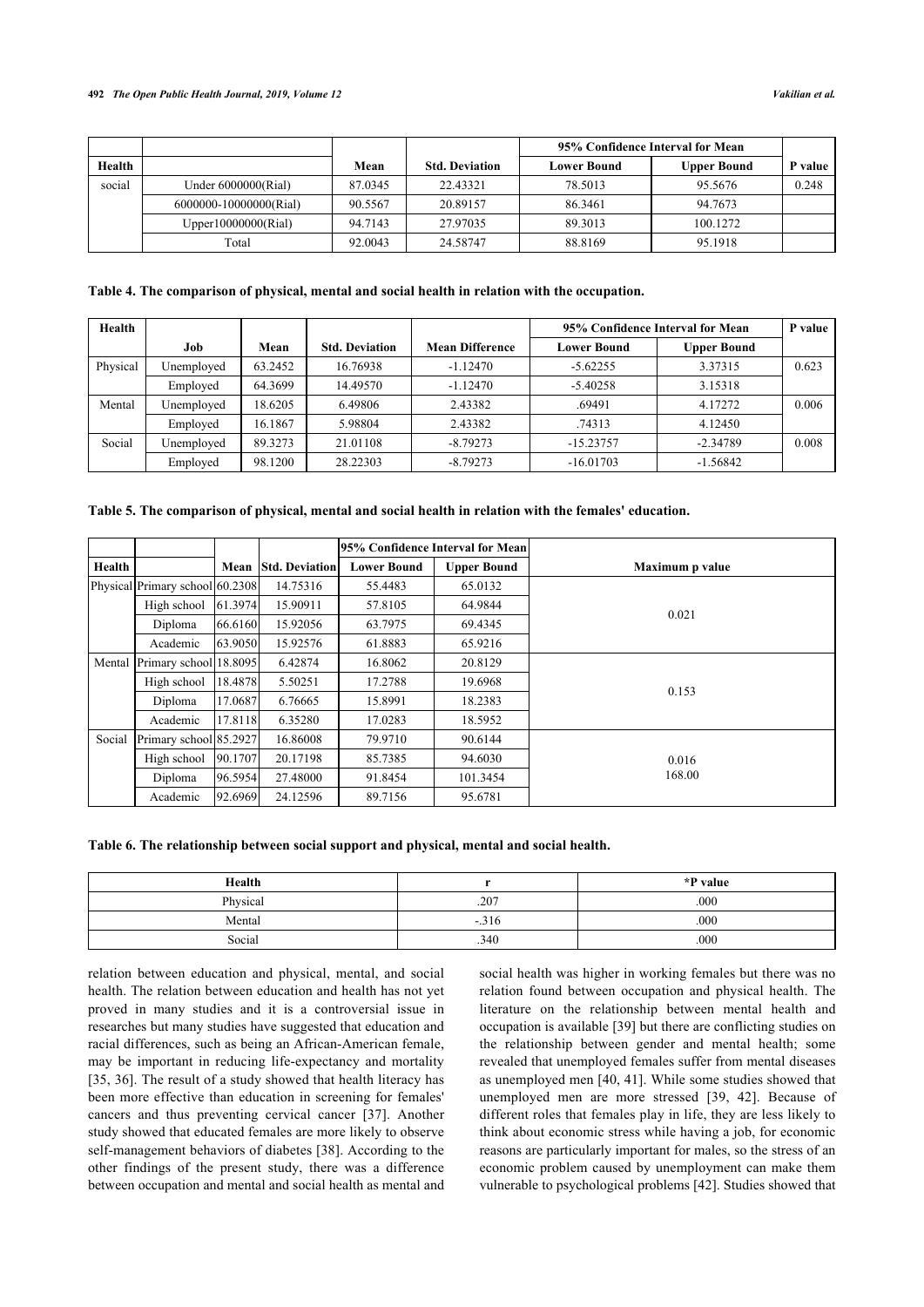there is a positive relationship between occupation and selfcare behaviors in females and as the duration of employment lasts longer, such behaviors last longer too [\[43,](#page-6-1) [44\]](#page-6-2). The present study indicated that there was no significant difference between income and physical, mental, and social health. One reason can be this fact that only 12.5% (29 people) had low income, among whom 18 females were older than 25 years old; this matter can be attributed to the low sample size. Moreover, other studies on the relationship between income and health revealed that income, by itself, without regarding the social class and education cannot influence health behaviors [[45\]](#page-6-3). A study conducted in Japan showed the influence of education and income on females, but no influence on males [\[46](#page-6-4)]. On another variable examined in the present study, i.e. the relationship between social support and mental, physical and social health, the findings showed a direct and positive relationship between social support and physical health in females. Studies showed that social support plays an important role in the health of societies [[31,](#page-5-7) [47](#page-6-5)]. Social support reduces the adverse effects of chronic diseases such as coronary heart disease and helps patients to adapt to the illness[[48](#page-6-6), [49\]](#page-6-7). Women's health studies also showed that the females who suffered from chronic illnesses such as breast cancer and were supported by friends and relatives had improved coping behaviors[[50,](#page-6-8) [51](#page-6-0)]. Social support is effective in extending individual's life span. Screening and preventing behaviors of females have also been found to be influenced by social support [[47](#page-6-5)]. The present study showed a significant negative relationship between females' social support and mental health. The literature proved that people with high social support and fewer interpersonal struggles are more likely to withstand stressful life occurrences and have fewer symptoms of depression or psychological distress [\[52\]](#page-6-1). The mechanisms suggested for the effects of social support on mental and physical health include this fact that people with social support have more health behaviors such as exercising, avoiding smoking, and better nutritional control, resulting in stress reduction and subsequently stress reduction will lead to more health behaviors; so that, it can be considered as a mutual relationship [\[53](#page-6-9)]. Moreover, the biological studies showed that social support increases the secretion of oxytocin, an anti-stress hormone that reduces the secretion of cortisol and increases the activities of the parasympathetic system, all resulting in reduced blood pressure [[52](#page-6-1), [54\]](#page-6-3). In a cohort study conducted in Washington, it was indicated that there is a significant positive relationship between social support and females' quality of life [[55\]](#page-6-10). Quality of life is a physical, mental and social category that can be effective in all aspects of life[[56\]](#page-6-5). The present study showed that there is a positive relationship between social support and females' social health. Social health refers to a person's ability to interact, and form appropriate relationships with individuals including family members, friends, and community. Communicating with others will provide individuals with a valuable psychological sense and will help them to serve their community better [[47,](#page-6-5) [57](#page-6-11)]. The relationship between social isolation and health was expressed by Durkheim, the sociologist. In particular, the impact of social relationships and mental health including reduced depression was shown to be significant in the studies [\[58](#page-6-7), [59](#page-6-12)]. One of the restrictions of the present study was non-inclusion of very poor and vulnerable women in the project. This study examined only the relationships between the variables and the causal relationship was not included due to the limitations of crosssectional studies. In addition, the study did not include questionnaires measuring stress and depression in relation to psychological variables; so, it is suggested to conduct studies with a larger statistical population on women's health.

### **CONCLUSION**

Social variables are complex issues that are important to be considered in health, especially women who may be affected more due to their physiology and different social roles.

### **ETHICS APPROVAL AND CONSENT TO PARTI-CIPATE**

This study was approved by the ethical committee of Arak University of Medical Sciences, Iran (93-163-2).

### **HUMAN AND ANIMAL RIGHTS**

Not applicable.

### **CONSENT FOR PUBLICATION**

Informed consent was obtained from all the participants.

### **AVAILABILITY OF DATA AND MATERIALS**

The datasets generated and/or analyzed during the current study are not publicly available due to the moral rules of Arak university of medical sciences but are available from the corresponding author on reasonable request.

### **FUNDING**

This research was funded by the University of Medical Sciences of Arak as reference number 310.

### **CONFLICT OF INTEREST**

The author declares no conflict of interest, financial or otherwise.

### **ACKNOWLEDGEMENTS**

We thank the Research Committee of the University of Medical Sciences of Arak and all those who assisted us in this project, including the participant women in Arak.

### <span id="page-4-1"></span><span id="page-4-0"></span>**REFERENCES**

- [1] Cook RJ, Organization WH. Women's health and human rights: the promotion and protection of women's health through international human rights law. 1994.
- [\[http://dx.doi.org/10.2307/2138066\]](http://dx.doi.org/10.2307/2138066) [2] World Health O. [https://www.who.int/gender/women\\_health\\_report/full\\_report\\_200911](https://www.who.int/gender/women_health_report/full_report_20091104_en.pdf) 04<sup>en.pdf2009</sup>.
- <span id="page-4-2"></span>[3] Zimmerman EB, Woolf SH, Haley A. Understanding the relationship between education and health: a review of the evidence and an examination of community perspectives Population health: behavioral and social science insights Rockville. MD: Agency for Health-care Research and Quality 2015; pp. 347-84.
- <span id="page-4-3"></span>[4] Hajian S, Vakilian K, Mirzaii Najm-abadi K, Hajian P, Jalalian M. Violence against women by their intimate partners in Shahroud in northeastern region of Iran. Glob J Health Sci 2014; 6(3): 117-30. [\[http://dx.doi.org/10.5539/gjhs.v6n3p117\]](http://dx.doi.org/10.5539/gjhs.v6n3p117) [PMID: [24762354](http://www.ncbi.nlm.nih.gov/pubmed/24762354)]
- <span id="page-4-4"></span>[5] Higgins JA, Hoffman S, Dworkin SL. Rethinking gender, heterosexual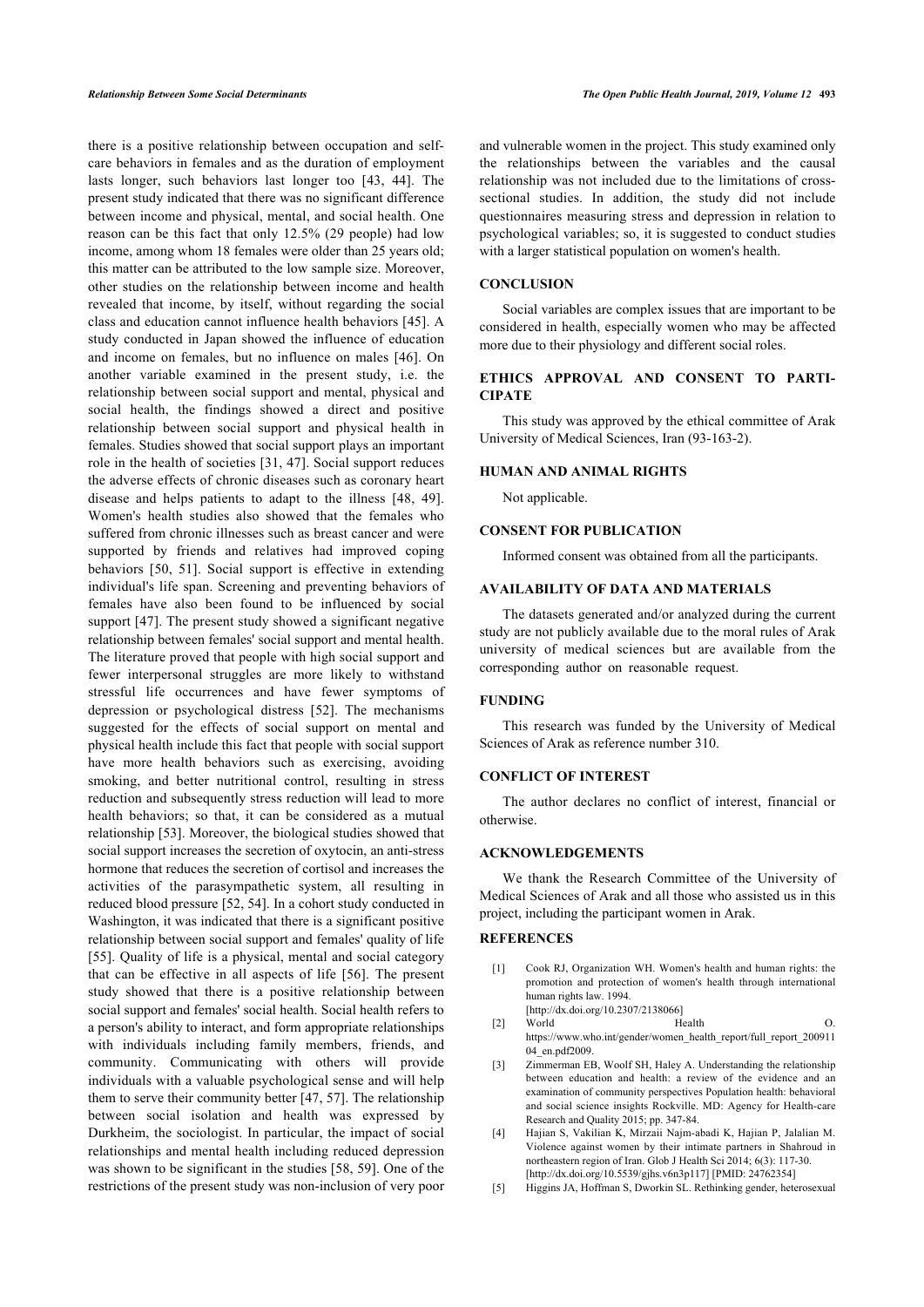men, and women's vulnerability to HIV/AIDS. Am J Public Health 2010; 100(3): 435-45.

[\[http://dx.doi.org/10.2105/AJPH.2009.159723](http://dx.doi.org/10.2105/AJPH.2009.159723)] [PMID: [20075321](http://www.ncbi.nlm.nih.gov/pubmed/20075321)]

- <span id="page-5-15"></span><span id="page-5-0"></span>[6] Glynn JR, Caraël M, Auvert B, *et al.* Why do young women have a much higher prevalence of HIV than young men? A study in Kisumu, Kenya and Ndola, Zambia. AIDS 2001; 15(Suppl. 4): S51-60. [\[http://dx.doi.org/10.1097/00002030-200108004-00006\]](http://dx.doi.org/10.1097/00002030-200108004-00006) [PMID: [11686466\]](http://www.ncbi.nlm.nih.gov/pubmed/11686466)
- <span id="page-5-16"></span><span id="page-5-1"></span>[7] Hosseinpoor AR, Stewart Williams J, Amin A, *et al.* Social determinants of self-reported health in women and men: understanding the role of gender in population health. PLoS One 2012; 7(4)e34799 [\[http://dx.doi.org/10.1371/journal.pone.0034799\]](http://dx.doi.org/10.1371/journal.pone.0034799) [PMID: [22514667](http://www.ncbi.nlm.nih.gov/pubmed/22514667)]
- <span id="page-5-17"></span><span id="page-5-2"></span>[8] Abadi M, Mahmoudi M, Vakilian K, Safari V. Motivational interview on having Pap test among middle-aged women–a counseling service in primary care. Family Medicine & Primary Care Review 2018; 2(2): 101-5.

[\[http://dx.doi.org/10.5114/fmpcr.2018.76457\]](http://dx.doi.org/10.5114/fmpcr.2018.76457)

- <span id="page-5-3"></span>[9] Arbyn M, Raifu AO, Weiderpass E, Bray F, Anttila A. Trends of cervical cancer mortality in the member states of the European Union. Eur J Cancer 2009; 45(15): 2640-8. [\[http://dx.doi.org/10.1016/j.ejca.2009.07.018\]](http://dx.doi.org/10.1016/j.ejca.2009.07.018) [PMID: [19695864](http://www.ncbi.nlm.nih.gov/pubmed/19695864)]
- <span id="page-5-18"></span><span id="page-5-4"></span>[10] Bleyer A, Welch HG. Effect of three decades of screening mammography on breast-cancer incidence. N Engl J Med 2012; 367(21): 1998-2005.

[\[http://dx.doi.org/10.1056/NEJMoa1206809\]](http://dx.doi.org/10.1056/NEJMoa1206809) [PMID: [23171096](http://www.ncbi.nlm.nih.gov/pubmed/23171096)]

- <span id="page-5-19"></span><span id="page-5-5"></span>[11] Asfar T, Ahmad B, Rastam S, Mulloli TP, Ward KD, Maziak W. Selfrated health and its determinants among adults in Syria: a model from the Middle East. BMC Public Health 2007; 7(1): 177. [\[http://dx.doi.org/10.1186/1471-2458-7-177](http://dx.doi.org/10.1186/1471-2458-7-177)] [PMID: [17651491\]](http://www.ncbi.nlm.nih.gov/pubmed/17651491)
- <span id="page-5-6"></span>[12] Kessler RC. Epidemiology of women and depression. J Affect Disord 2003; 74(1): 5-13. [\[http://dx.doi.org/10.1016/S0165-0327\(02\)00426-3](http://dx.doi.org/10.1016/S0165-0327(02)00426-3)] [PMID: [12646294\]](http://www.ncbi.nlm.nih.gov/pubmed/12646294)
- <span id="page-5-7"></span>[13] Pigott TA. Gender differences in the epidemiology and treatment of anxiety disorders. J Clin Psychiatry 1999; 60(Suppl. 18): 4-15. [PMID: [10487250](http://www.ncbi.nlm.nih.gov/pubmed/10487250)]
- <span id="page-5-20"></span><span id="page-5-8"></span>[14] Seedat S, Scott KM, Angermeyer MC, *et al.* Cross-national associations between gender and mental disorders in the World Health Organization World Mental Health Surveys. Arch Gen Psychiatry 2009; 66(7): 785-95.

[\[http://dx.doi.org/10.1001/archgenpsychiatry.2009.36](http://dx.doi.org/10.1001/archgenpsychiatry.2009.36)] [PMID: [19581570\]](http://www.ncbi.nlm.nih.gov/pubmed/19581570)

- <span id="page-5-21"></span><span id="page-5-9"></span>[15] Marmot M, Friel S, Bell R, Houweling TA, Taylor S. Closing the gap in a generation: health equity through action on the social determinants of health. Lancet 2008; 372(9650): 1661-9. [\[http://dx.doi.org/10.1016/S0140-6736\(08\)61690-6](http://dx.doi.org/10.1016/S0140-6736(08)61690-6)] [PMID: [18994664\]](http://www.ncbi.nlm.nih.gov/pubmed/18994664)
- <span id="page-5-10"></span>[16] Sen G, Ostlin P, George A. Unequal unfair ineffective and inefficient.Gender inequity in health: Why it exists and how we can change it. Final report to the WHO Commission on Social Determinants of Health 2007.
- <span id="page-5-23"></span><span id="page-5-22"></span><span id="page-5-11"></span>[17] Rasanathan K, Montesinos EV, Matheson D, Etienne C, Evans T. Primary health care and the social determinants of health: essential and complementary approaches for reducing inequities in health. J Epidemiol Community Health 2011; 65(8): 656-60. [\[http://dx.doi.org/10.1136/jech.2009.093914](http://dx.doi.org/10.1136/jech.2009.093914)] [PMID: [19933684\]](http://www.ncbi.nlm.nih.gov/pubmed/19933684)
- <span id="page-5-24"></span><span id="page-5-12"></span>[18] Jacobson JL. Women's health: The price of poverty The Health Of Women. Routledge 2018; pp. 3-32. [\[http://dx.doi.org/10.4324/9780429496455-2\]](http://dx.doi.org/10.4324/9780429496455-2)
- [19] Krishnan S, Dunbar MS, Minnis AM, Medlin CA, Gerdts CE, Padian NS. Poverty, gender inequities, and women's risk of human immunodeficiency virus/AIDS. Ann N Y Acad Sci 2008; 1136(1): 101-10.
- <span id="page-5-25"></span>[\[http://dx.doi.org/10.1196/annals.1425.013](http://dx.doi.org/10.1196/annals.1425.013)] [PMID: [17954681\]](http://www.ncbi.nlm.nih.gov/pubmed/17954681) [20] Nagahawatte NT, Goldenberg RL. Poverty, maternal health, and
- adverse pregnancy outcomes. Ann N Y Acad Sci 2008; 1136(1): 80-5. [\[http://dx.doi.org/10.1196/annals.1425.016](http://dx.doi.org/10.1196/annals.1425.016)] [PMID: [17954684\]](http://www.ncbi.nlm.nih.gov/pubmed/17954684)
- <span id="page-5-26"></span>[21] Bryant-Davis T, Ullman SE, Tsong Y, Tillman S, Smith K. Struggling to survive: sexual assault, poverty, and mental health outcomes of African American women. Am J Orthopsychiatry 2010; 80(1): 61-70. [\[http://dx.doi.org/10.1111/j.1939-0025.2010.01007.x\]](http://dx.doi.org/10.1111/j.1939-0025.2010.01007.x) [PMID: [20397989\]](http://www.ncbi.nlm.nih.gov/pubmed/20397989)
- <span id="page-5-27"></span><span id="page-5-14"></span>[22] Benzeval M, Judge K. Income and health: the time dimension. Soc Sci Med 2001; 52(9): 1371-90. [\[http://dx.doi.org/10.1016/S0277-9536\(00\)00244-6](http://dx.doi.org/10.1016/S0277-9536(00)00244-6)] [PMID: [11286362\]](http://www.ncbi.nlm.nih.gov/pubmed/11286362)
- <span id="page-5-28"></span><span id="page-5-13"></span>[23] Paruzzolo S, Mehra R, Kes A, Ashbaugh C, Targeting poverty and

gender inequality to improve maternal health. 2010.

- [24] Fikree FF, Pasha O. Role of gender in health disparity: the South Asian context. BMJ 2004; 328(7443): 823-6.
- [\[http://dx.doi.org/10.1136/bmj.328.7443.823\]](http://dx.doi.org/10.1136/bmj.328.7443.823) [PMID: [15070642](http://www.ncbi.nlm.nih.gov/pubmed/15070642)] [25] Santana MC, Raj A, Decker MR, La Marche A, Silverman JG. Masculine gender roles associated with increased sexual risk and intimate partner violence perpetration among young adult men. J Urban Health 2006; 83(4): 575-85. [\[http://dx.doi.org/10.1007/s11524-006-9061-6\]](http://dx.doi.org/10.1007/s11524-006-9061-6) [PMID: [16845496](http://www.ncbi.nlm.nih.gov/pubmed/16845496)]
- [26] Karlsen S, Say L, Souza J-P, *et al.* The relationship between maternal education and mortality among women giving birth in health care institutions: analysis of the cross sectional WHO Global Survey on Maternal and Perinatal Health. BMC Public Health 2011; 11(1): 606. [\[http://dx.doi.org/10.1186/1471-2458-11-606\]](http://dx.doi.org/10.1186/1471-2458-11-606) [PMID: [21801399\]](http://www.ncbi.nlm.nih.gov/pubmed/21801399)
- [27] Kilic C, Rezaki M, Rezaki B, *et al.* General Health Questionnaire (GHQ12 & GHQ28): psychometric properties and factor structure of the scales in a Turkish primary care sample. Soc Psychiatry Psychiatr Epidemiol 1997; 32(6): 327-31.

[\[http://dx.doi.org/10.1007/BF00805437](http://dx.doi.org/10.1007/BF00805437)] [PMID: [9299926](http://www.ncbi.nlm.nih.gov/pubmed/9299926)]

- [28] Montazeri A, Harirchi AM, Shariati M, Garmaroudi G, Ebadi M, Fateh A. The 12-item General Health Questionnaire (GHQ-12): translation and validation study of the Iranian version. Health Qual Life Outcomes 2003; 1(1): 66. [\[http://dx.doi.org/10.1186/1477-7525-1-66\]](http://dx.doi.org/10.1186/1477-7525-1-66) [PMID: [14614778\]](http://www.ncbi.nlm.nih.gov/pubmed/14614778)
- [29] Salehi A, Marzban M, Sourosh M, Sharif F, Nejabat M, Imanieh MH. Social well-being and related factors in students of school of nursing and midwifery. Int J Community Based Nurs Midwifery 2017; 5(1): 82-90. [PMID: [28097181\]](http://www.ncbi.nlm.nih.gov/pubmed/28097181)
- [30] Vaux A, Phillips J, Holly L, Thomson B, Williams D, Stewart D. The social support appraisals (SS<sup>IA</sup>) scale: Studies of reliability and validity. Am J Community Psychol 1986; 14(2): 195-218. [\[http://dx.doi.org/10.1007/BF00911821](http://dx.doi.org/10.1007/BF00911821)]
- [31] Khabaz M, Behjati Z, Naseri M. Relationship between social support and coping styles and resiliency in adolescents. 2012.
- [32] Christensen K, Doblhammer G, Rau R, Vaupel JW. Ageing populations: the challenges ahead. Lancet 2009; 374(9696): 1196-208. [\[http://dx.doi.org/10.1016/S0140-6736\(09\)61460-4](http://dx.doi.org/10.1016/S0140-6736(09)61460-4)] [PMID: [19801098\]](http://www.ncbi.nlm.nih.gov/pubmed/19801098)
- [33] Mosca L, Banka CL, Benjamin EJ, *et al.* Evidence-based guidelines for cardiovascular disease prevention in women: 2007 update. J Am Coll Cardiol 2007; 49(11): 1230-50. [\[http://dx.doi.org/10.1016/j.jacc.2007.02.020](http://dx.doi.org/10.1016/j.jacc.2007.02.020)] [PMID: [17367675\]](http://www.ncbi.nlm.nih.gov/pubmed/17367675)

[34] Zwart JJ, Richters JM, Öry F, de Vries JI, Bloemenkamp KW, van Roosmalen J. Severe maternal morbidity during pregnancy, delivery and puerperium in the Netherlands: a nationwide population-based study of 371,000 pregnancies. BJOG 2008; 115(7): 842-50. [\[http://dx.doi.org/10.1111/j.1471-0528.2008.01713.x\]](http://dx.doi.org/10.1111/j.1471-0528.2008.01713.x) [PMID:

[35] Olshansky SJ, Antonucci T, Berkman L, *et al.* Differences in life expectancy due to race and educational differences are widening, and many may not catch up. Health Aff (Millwood) 2012; 31(8): 1803-13. [\[http://dx.doi.org/10.1377/hlthaff.2011.0746\]](http://dx.doi.org/10.1377/hlthaff.2011.0746) [PMID: [22869659](http://www.ncbi.nlm.nih.gov/pubmed/22869659)]

[18485162\]](http://www.ncbi.nlm.nih.gov/pubmed/18485162)

[36] Jemal A, Ward E, Anderson RN, Murray T, Thun MJ. Widening of socioeconomic inequalities in U.S. death rates, 1993-2001. PLoS One 2008; 3(5)e2181

[\[http://dx.doi.org/10.1371/journal.pone.0002181\]](http://dx.doi.org/10.1371/journal.pone.0002181) [PMID: [18478119\]](http://www.ncbi.nlm.nih.gov/pubmed/18478119) [37] Lindau ST, Tomori C, Lyons T, Langseth L, Bennett CL, Garcia P.

- The association of health literacy with cervical cancer prevention knowledge and health behaviors in a multiethnic cohort of women. Am J Obstet Gynecol 2002; 186(5): 938-43.
- [\[http://dx.doi.org/10.1067/mob.2002.122091](http://dx.doi.org/10.1067/mob.2002.122091)] [PMID: [12015518](http://www.ncbi.nlm.nih.gov/pubmed/12015518)] [38] Kautzky-Willer A, Dorner T, Jensby A, Rieder A. Women show a closer association between educational level and hypertension or diabetes mellitus than males: a secondary analysis from the Austrian HIS. BMC Public Health 2012; 12(1): 392.
	- [\[http://dx.doi.org/10.1186/1471-2458-12-392\]](http://dx.doi.org/10.1186/1471-2458-12-392) [PMID: [22646095\]](http://www.ncbi.nlm.nih.gov/pubmed/22646095)
- [39] Paul KI, Moser K. Unemployment impairs mental health: Metaanalyses. J Vocat Behav 2009; 74(3): 264-82. [\[http://dx.doi.org/10.1016/j.jvb.2009.01.001\]](http://dx.doi.org/10.1016/j.jvb.2009.01.001)
- [40] Hammarström A, Gustafsson PE, Strandh M, Virtanen P, Janlert U. It's no surprise! Men are not hit more than women by the health consequences of unemployment in the Northern Swedish Cohort. Scand J Public Health 2011; 39(2): 187-93.
- [\[http://dx.doi.org/10.1177/1403494810394906](http://dx.doi.org/10.1177/1403494810394906)] [PMID: [21382857](http://www.ncbi.nlm.nih.gov/pubmed/21382857)] [41] Thomas C, Benzeval M, Stansfeld SA. Employment transitions and mental health: an analysis from the British household panel survey. J